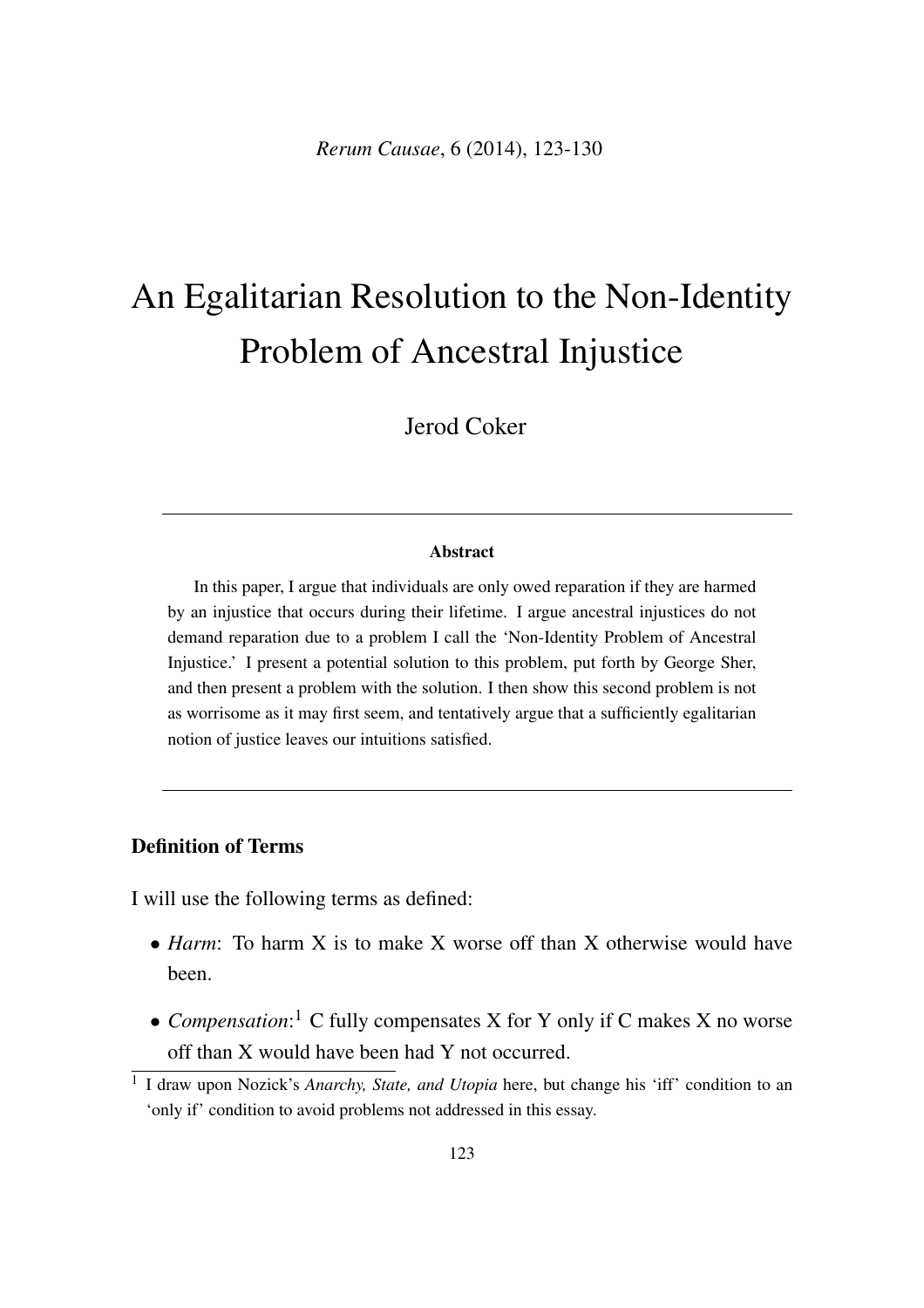- *Reparation*<sup>2</sup>: Compensation for an injustice.
- *• Principle of Reparation (PoR)*: X is due full reparation iff: i) X is harmed and ii) the harm is unjust.

## A Straightforward Case

I will begin with a 'pure' example invoking the PoR. Alan robs Bob at knifepoint and takes his wallet. Bob is clearly harmed and Alan has clearly committed an injustice against Bob, thus invoking the PoR. Alan must compensate Bob by making him no worse off than he would have been had Alan not robbed him. For my purposes, I will use 'no worse off' to mean 'at the same or higher utility level.' Let us say Bob would have been at a utility level of 50, but the robbery lowers him to 30. If the PoR is true, Alan must return Bob to 50 utils, probably by returning his wallet and paying other compensatory damages. It is clear that Alan owes Bob reparation, and the PoR correctly captures this intuition. To use as comparison later, this case can be illustrated as follows:



# The Non-Identity Problem of Ancestral Injustice

I will now show how applying the previous reasoning to ancestral harms is problematic due to a problem I will call the 'Non-Identity Problem of Ancestral Injustice' (NIPAI). Let us consider the case of African slavery in the United States. The slaves themselves were clearly due reparation according to the PoR. However, no such compensation was paid and there is a question as to whether

<sup>2</sup> I follow Boxill, *Black Reparations*, in distinguishing between compensation and reparation.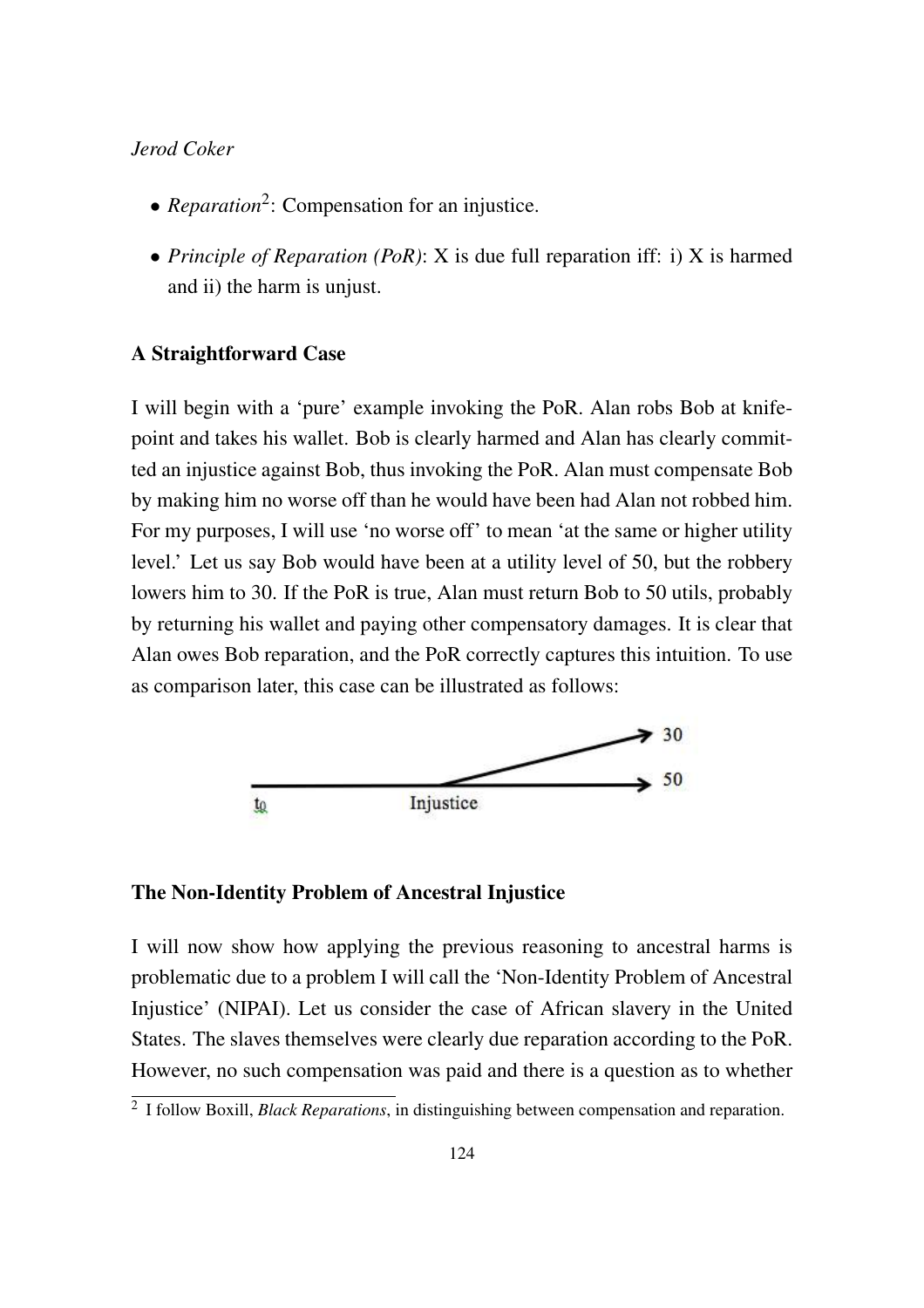## *An Egalitarian Resolution to the Non-Identity Problem of Ancestral Injustice*

the *descendants* of these slaves are due compensation. Intuitively it may seem so, but there is a problem to overcome, namely that the descendants would not exist but for said injustice—this is the NIPAI. George  $\text{Sher}^3$  gives two lines of reasoning why this must be true: i) an appeal to probabilities and ii) the branching of possible worlds. Without argument (for lack of space) I will use the latter, stronger, line of reasoning, which I in fact find more persuasive.

The Branching Argument says that for a certain person to be brought into being, at a minimum, her parents must unite the exact same sperm and ovum; however, even relatively small deviations in circumstances will cause this condition to fail to obtain, thus branching off a separate 'possible world' with a different child. That is, even very minor things, like a phone ringing, *will* change the identity of a child simply by changing which sperm and ovum are united. Of course, major injustices like slavery drastically change the conditions and spawn very different worlds. Therefore, as  $\text{Sher}^4$  writes, 'We must indeed acknowledge that no current descendant of any victim of a wrong done more than a generation ago could possibly have existed in the wrong's absence.'

The problem, then, is that the descendants of slaves *cannot* be owed reparations for the enslavement of their ancestors. This is because the harm condition of the PoR is not met, as the descendants are not harmed; they are not harmed because they are not made worse off than they otherwise would have been, as otherwise they would not exist. Diagrammatically:



<sup>3</sup> Sher, *Transgenerational Compensation.*

<sup>4</sup> Sher, *Transgenerational Compensation* 185.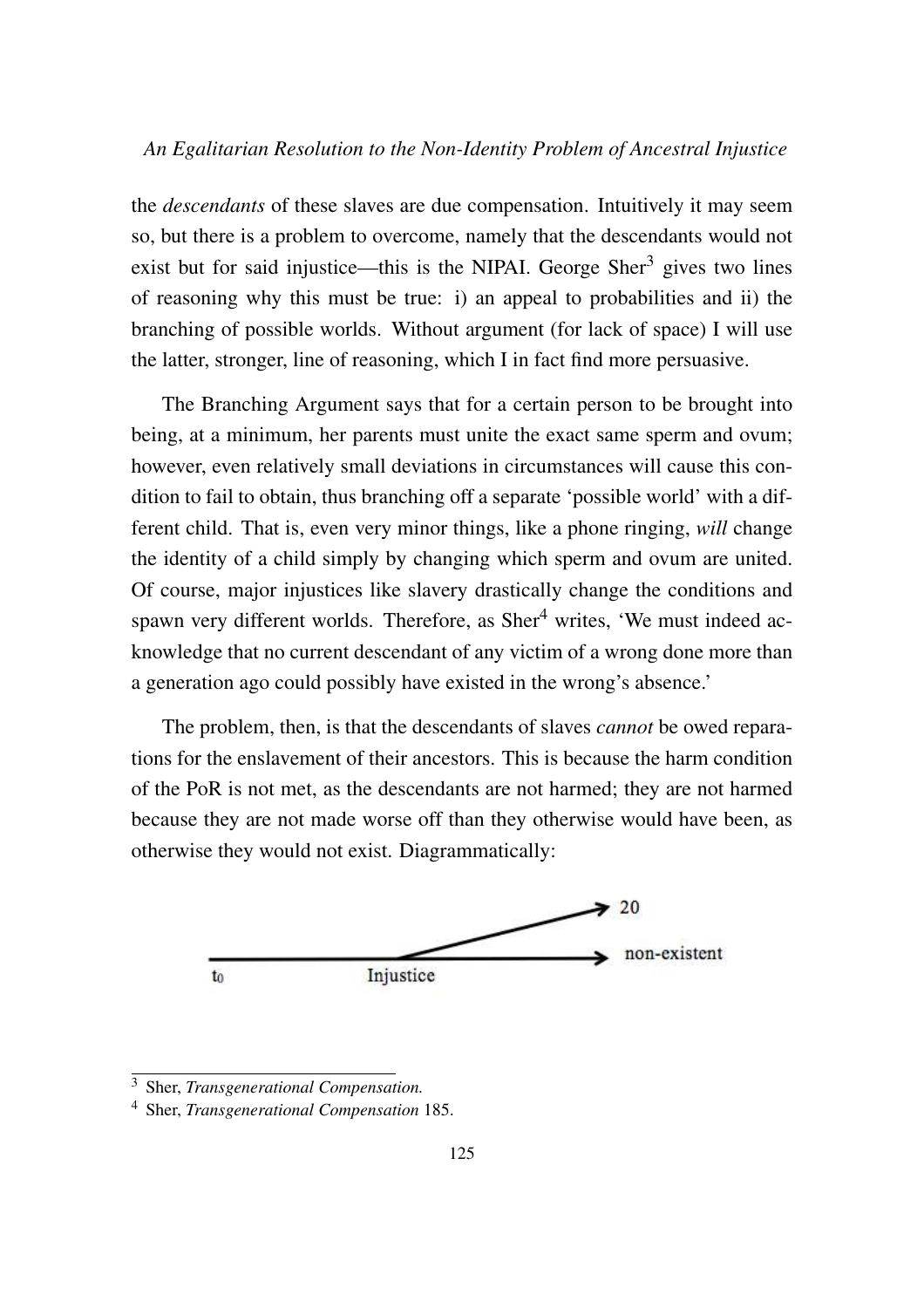## A Potential Solution

If the reasoning so far is correct, someone cannot be owed reparation for an injustice committed against her ancestor(s), as she would not exist but for that injustice. Unfortunately, this conclusion does not coincide with many people's intuition that the descendants of slaves are indeed due reparation for the injustices committed against their ancestors. Fortunately, Sher has provided a potential solution by arguing that the injustice for which the descendants are due reparation is *not* the original sin of slavery, but rather the *lack* of subsequent reparation to their ancestors. That is, the ancestors were owed reparation at every moment of their life after their enslavement began, including after their children were born. This lack of reparation *itself* is an injustice that harmed the children — and, importantly, occurred *during their lifetime*, making it immune to the NIPAI —, and therefore, per the PoR, they are due reparation. Once again, a diagram to help the juxtaposition (Injustice<sub>1</sub> is the original enslavement and Injustice<sub>2</sub> is the failure to compensate for Injustice<sub>1</sub>):



This line of reasoning is very powerful, although it does have problems I will address soon. What is important to note here, however, is that Sher is no longer compensating for an injustice committed against an ancestor (Injustice<sub>1</sub>); rather, he is now compensating for an injustice committed directly to the individual, or at least within her lifetime (Injustice<sub>2</sub>). This coincides with my original thesis that individuals cannot be owed reparation for injustices committed against their ancestors (before they were conceived, at least) in light of the NIPAI.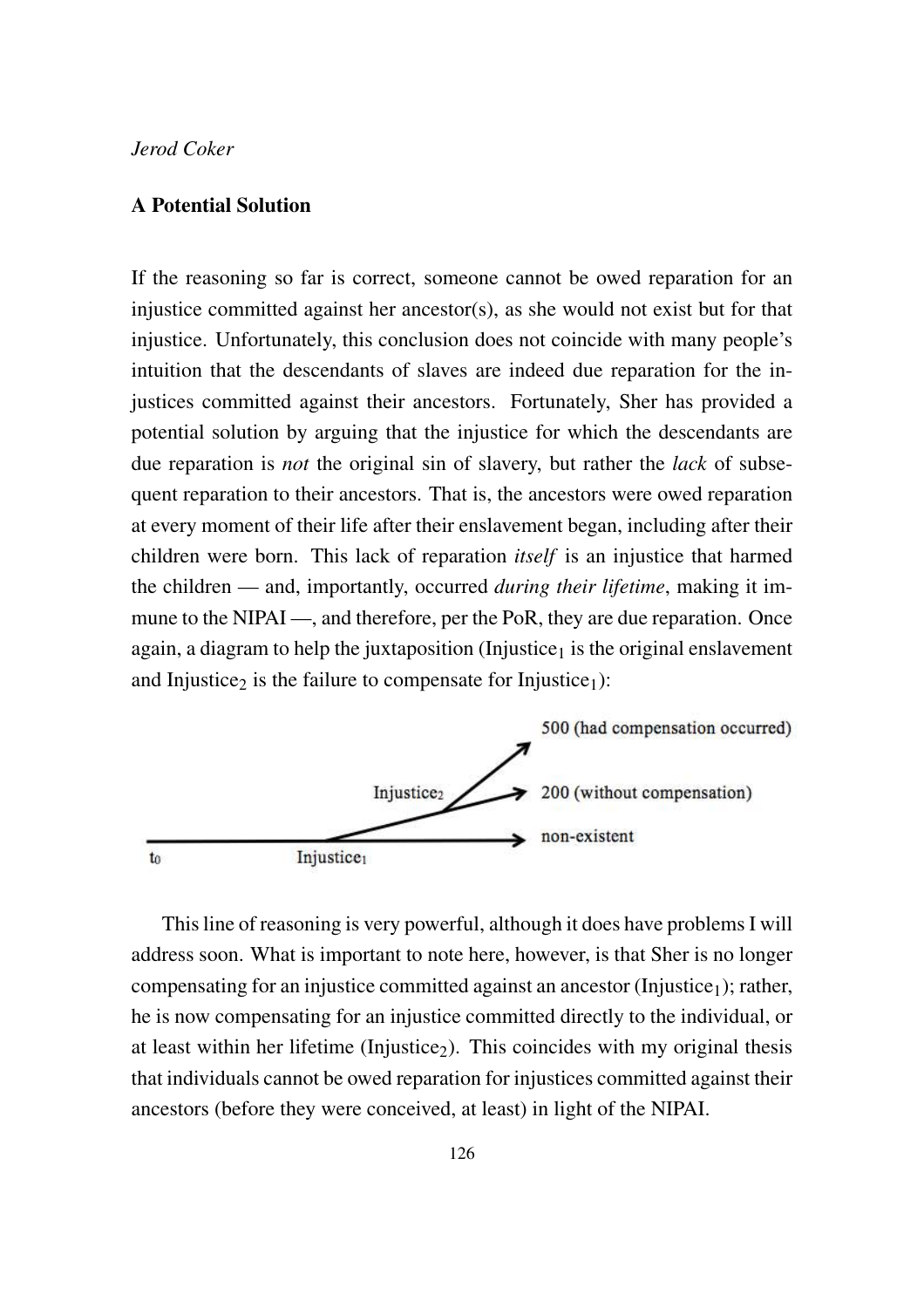*An Egalitarian Resolution to the Non-Identity Problem of Ancestral Injustice*

## A Problem with the Solution: The Too Late Case

Sher himself brings up a problem with his solution that I will call the Too Late Case. In this case, compensating the ancestor for the original injustice fails to make the descendant any better off. We can imagine a scenario in which Alex is enslaved, permanently negatively altering his character such that he raises his son, Bill, in a 'demoralised, defeatist'<sup>5</sup> household, which makes Bill's life go worse (say 200 utils) than if the household had been optimistic and empowering (say 500 utils). Let us assume that, but for being enslaved, Alex's son, Charles (for Bill would not exist) would have lived a life at 500 utils. In this case, Bill has not been harmed (per the NIPAI) and the original injustice has been compensated for; therefore, the PoR is not invoked and Bill is not owed reparation. Diagrammatically:



\* Where the utilities are (parent, child)

This conclusion is unsatisfactory; it seems Bill is owed compensation for being raised in such a defeatist household as the result of his father's enslavement. Indeed, there seems to be an impasse; as Sher<sup>6</sup> summarises: 'To reconcile. . . this. . . type of case, [one] must either offer a reason to discount any intuition that the original victim's child is here owed compensation or else argue that despite appearances, there is some recent wrongful failure to compensate for the original injustice in whose absence he would be better off.' I will argue

<sup>5</sup> Sher, *Transgenerational Compensation* 199.

<sup>6</sup> Sher, *Transgenerational Compensation* 199.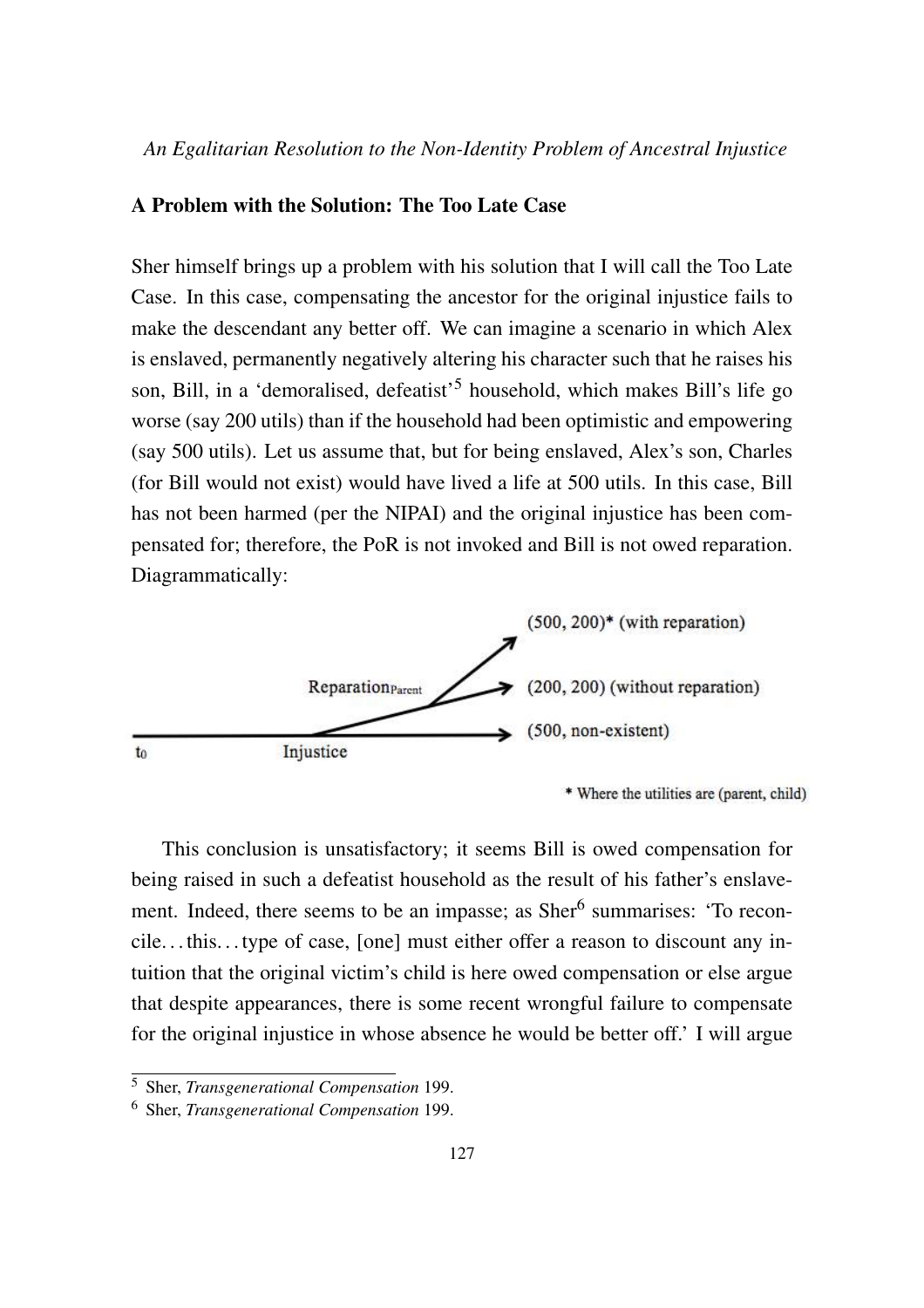that we ought to opt for the first option, albeit slightly modified; that is, we must discount the intuition that the original victim's child is here owed compensation *for the original injustice*. We can, and must, however, maintain that the child is owed compensation for suffering from injustice during her lifetime.

# The Necessity of Specifying a Conception of Justice

Up to this point I have left justice unspecified. However, it is now imperative that we specify it in order to satisfy our intuition that Bill deserves compensation in the Too Late Case. If our conception of justice is sufficiently egalitarian, $\dot{\theta}$ we must indeed compensate Bill for being raised in a defeatist, demoralised household. Importantly, we are not compensating for his father's enslavement, but rather for its effects on Bill's upbringing. Specifically, if Bill is raised in a demoralised household while other children are raised in optimistic households, then, *ceteris paribus*, he clearly does not have equal opportunity for welfare (or, we can safely assume, equal welfare) compared to these other children. Therefore, sufficiently egalitarian justice demands we provide Bill with equal opportunity for welfare — perhaps special counselling, extra help in school, etc. —, if not equal welfare itself.

This invocation of egalitarian justice is crucial in resolving the apparent problem of not being required to compensate descendants for ancestral injustices. Since they are not owed compensation for the original injustice, but our intuitions demand they be compensated for its bad effects, we need something to pick up the slack. Fortunately, egalitarian justice does this work for us, and indeed the NIPAI is only really a problem if we have an insufficiently egalitarian conception of justice (e.g. Nozickian libertarianism). We must therefore concede that the descendants of those against whom injustices were committed

 $7$  I say 'sufficiently egalitarian' because not all forms of equality will suffice (e.g. Kantian 'equality'). However, equality of access to welfare/advantage (Arneson/Cohen) and/or stricter welfare egalitarianism will.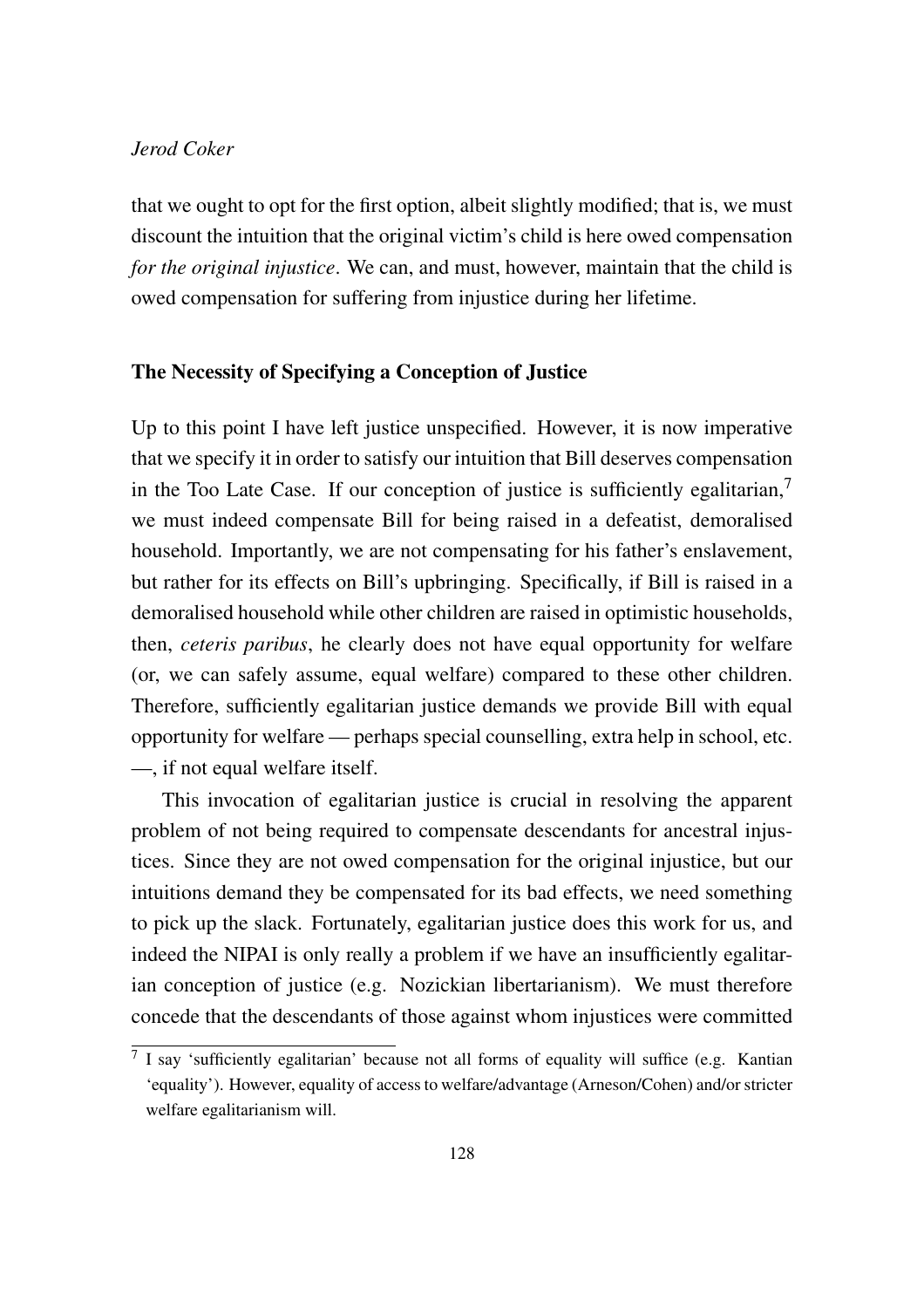#### *An Egalitarian Resolution to the Non-Identity Problem of Ancestral Injustice*

are not harmed by — and thus not owed compensation for — injustices committed against their ancestors, but are nonetheless owed compensation for the current injustices that harm them, based on the principles of egalitarian justice.

#### **Conclusion**

The Principle of Reparation demands full compensation whenever an injustice causes someone harm. However, ancestral injustices can never cause harm due to the Non-Identity Problem of Ancestral Injustice. Even so, *failure* to compensate for ancestral injustices, as George Sher shows, itself counts as a current injustice, which demands reparation like any other harmful injustice (e.g. a street mugging). In the strange and interesting Too Late Case that George Sher posits, whereby there is no failure to compensate for the ancestral injustice but it nonetheless seems to demand compensation, we are forced to investigate our own conception of justice.

Two ways (although perhaps not the only ways) to reconcile all our intuitions are therefore i) to redefine harm and/or compensation or ii) to allow an egalitarian notion of justice do the compensating work that our intuitions demand. Since the definitions put forth work in the vast majority of normal cases, we ought to opt for the latter; that is, rather than redefining harm or compensation to fit our intuitions in strange cases, let us admit there is no need to compensate current generations for ancestral injustices. Instead, we should look to egalitarian justice to justify compensating individuals for the harms they suffer as the result of current injustices, which may or may not have been brought about by injustices committed against their ancestors.